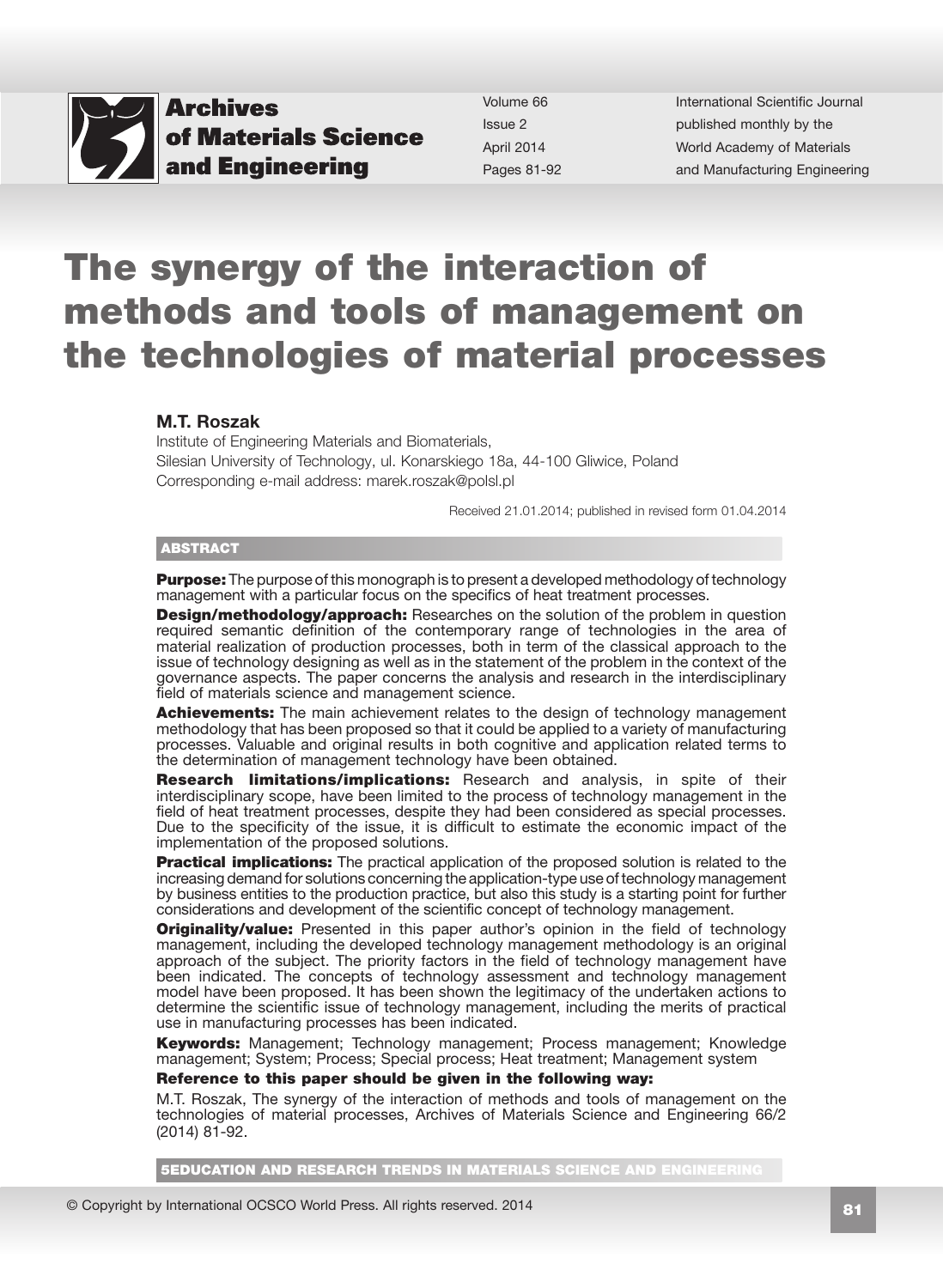# **1. Introduction**  1. Introduction

The purpose of this monograph is to present the synergistic influence management on the material process technology. Based on the investigation results published over last of ten years [1-22]. The work is not detailed research methodology and made a presentation to general results of analyses of the impact of management synergies in the area of materials technology.

The overall objective of ongoing works is to present the arguments for the analysis in the study area and to create a methodology for technology management in the field of basic researches carried out under the materials and management science.

The specific objectives concerning the subject of the research i.e. the management of technology results from the general purpose of the paper:

- a) formulation of a concept for the methodology of technology management,
- b) application of the developed methodology in terms of the science of materials in the area of materials technology of heat treatment,
- c) determination of the directions of future development of a theory in the field of technology management both in terms of materials processes and management, including a special range of technology design.

In order to achieve the purpose of the paper in terms of functionality, the topic in question has been analysed in terms of heat treatment processes due to its specific nature, and in particular, the acknowledgement thereof as special processes, both in terms of testing methodology and quality assessment function of its processes and resulting product properties, as well as in terms of the specific requirements for special processes in the field of management.

The developed methodology of technology management, based on the range of knowledge in the area of materials technological processes and management issues, including the management systems applied in production companies, is the goal of basic researches, which are at the interface of materials science and management science. The above, is one of the strategic goals of basic researches in the field of sciences under consideration.

The results of analyses and studies presented in the paper shall be also used to determine the direction of future development of materials engineering and production engineering, which is one of the main cognitive problems.

# **2. Topicality of the problem**  2. Topicality of the problem

The problem of developing a methodology of technology management relates directly the cognitive problem that pervades contemporary specialists in the field of materials engineering in the field of production processes quality management and management sciences [24,27,30,32,47,60].

A problem of establishing the requirements that should be fulfilled by the function of technology today in order to be considered for the faculty of science in the theory of materials engineering and the theory of production engineering (management) is becoming an actual issue.

The question that is being recalled more frequently in numerous publications is the issue concerning the adaptation of independent design methods for the needs of industry both in terms closely associated with manufacturing processes (processing of materials), as well as the production management processes, including technology design [24,26,27].

The methods of management and innovative manufacturing techniques are designed to increase the competitiveness of products and thereby of companies involved in production thereof. Opinions on this issue tend to indicate the existing criteria that affect both management and manufacturing techniques. They concern mainly the quality of the design (material, product, and technology) as well as business organizations in the context of the possibilities and advisability of implementation of the management methods and tools and improvement or implementation of new technologies. From the point of view of this paper, the author seeks to prove the thesis that modelling of technology management systems, is today the most important reason of the creation of competitive advantage, both in the short and long period of time.

Production management is inseparably connected to the history of industry, including one of the first processes carried out on an industrial scale – the blast furnace process, embedded in the field of materials engineering.

The concept of technological process is associated with production management and is inseparably linked with obtaining repeatability of processes which was initiated by American Eli Whitney (1765-1825) and some of his achievements relate to mass production of muskets. He was the first to mention the variability in the production process; next, in 1903, the British Standard Institution, largely in a scientific manner, meeting the expectations of buyers for the products of a certain quality led to the creation and registration of the British Standard Mark – which was later recognized as Kitemark – it was used on the tram rails confirming their quality and the activities carried out resulted in unification of the width of rails and reduction of their number from 75 to 5; Frederick W. Taylor (an inventor of HSS) and Karol Adamiecki (an author of the timing method) were next who applied the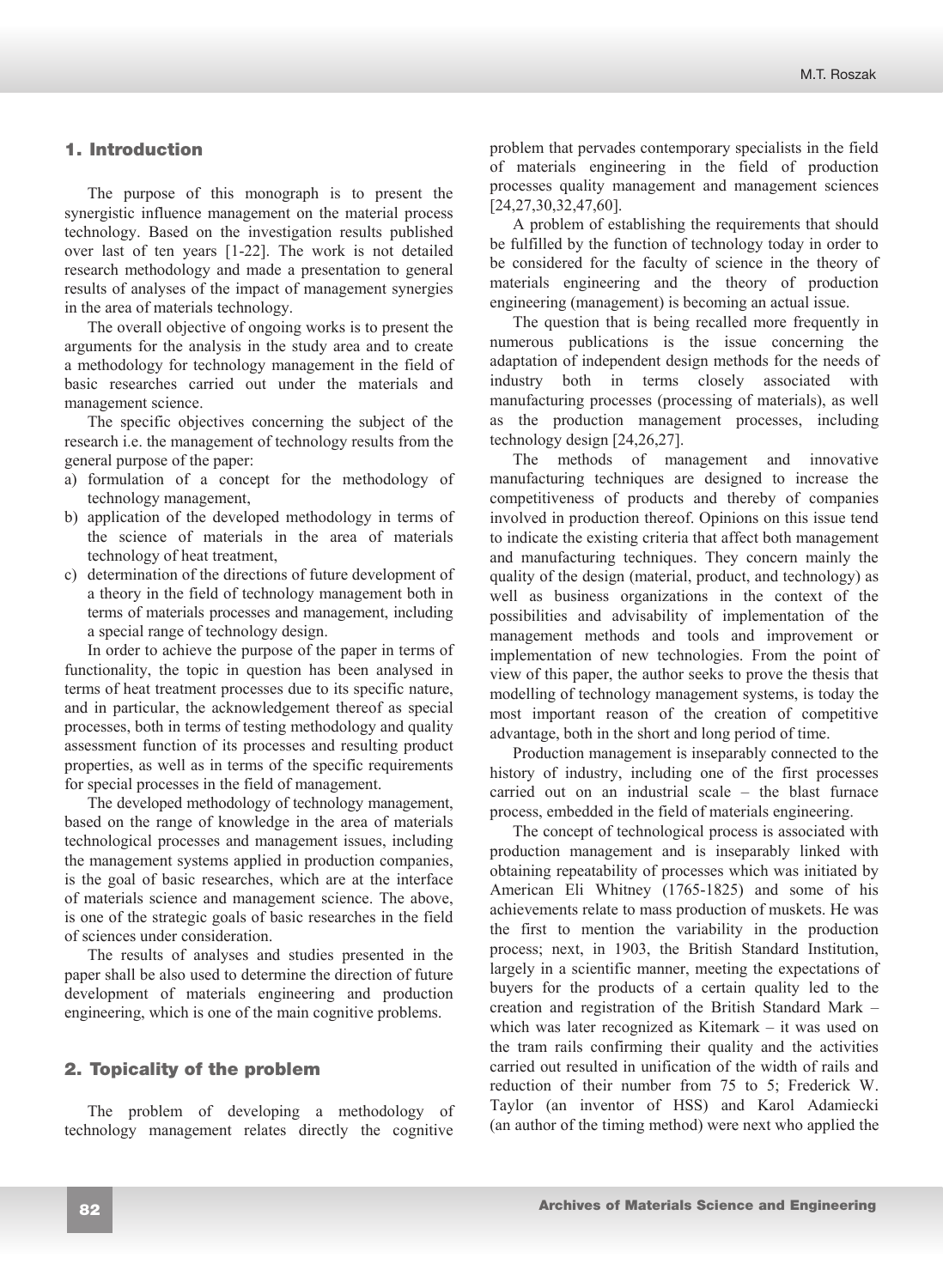scientific methods to the analysis and interpretation of the production process; another person who dealt with mass production was Henry Ford (a creator of the mobile production line). The foundations for statistical methods of process control gave Walter A. Shewart ("father" of statistical quality control) who developed the methodology of its implementation, which is invariably used in industrial practice since the  $20<sup>th</sup>$  century. A significant contribution to the development of statistical methods has Polish scientists, namely Prof. Jan Oderfeld and Prof. Jan Obalski. In terms of quality testing of processes at the end of the  $19<sup>th</sup>$  century a Mechanical Experimental Station was founded at the Technical University of Lviv, who led the forefront in terms of researches and evaluation of the quality of products. In terms of issues related to materials engineering in the 50s of the  $20<sup>th</sup>$  century Prof. Fryderyk Staub was strongly involved in the field of normalization of steel. The above mentioned actions that had been taken by decades have a significant impact both in aspects of materials engineering and production engineering.

On the basis of the above, but also many other aspects of the development of manufacturing processes and their management in Europe and in the United States a method on specialization of technological processes had been created for decades. The opposite of this method was a production management model, developed in Japan, known as the "Toyota Production System – TPS", which focuses on a flexible response to changing demand within a group of relatively homogenous product. This system is suited for mass production of homogeneous products which may though be very complex in terms of their structure and technology. The above is developed by the Just in Time system and the concepts of Lean production, agile production and project management [17,52,53,60] respectively.

Technology is the backbone of any manufacturing process. It also forces the need of taking appropriate actions to seek hybrid solutions in the field of production engineering, materials engineering as well as mechanics and construction of machinery.

In recent decades, a significant progress has been made in the philosophy of thinking, principles, methods and tools used in the management sciences with a view to assist the company in meeting the requirements for products and manufacturing processes [51]. A wide range of formal and informal activities covers the entire life cycle of products. Used for years with the recognized in terms of their methodological level and valued for effectiveness methods and tools for managing that have been applied for many years, may be helpful in the process of improving the technology design. However, their introduction into industrial practice, including the assessment of their effectiveness raises a lot of controversy and they involve not significant interest in their use in industrial practice and the lack of integration of the use of their results [25].

Lack of strong interest in the implementation of new management methods, including the use of technological innovation in small and medium enterprises in particularly, results in significant differences in the efficiency and effectiveness of their actions. Derek Shledon defines these activities in the context of the implementation of the research in the following way: "Academic research on engineering design is having but a small impact on industrial design office/ new product development practice. Industry is not impressed by the plethora of research publications that have little influence on real competitive engineering" [61]. This causes a need for methods that use a scientific approach and those that have the greatest pragmatic importance for industry, with an emphasis on technology.

Coordination and integration of actions in terms of technology design, implementation of the manufacturing process with other processes operating in the company including management, have a significant impact on the efficiency and effectiveness of processes (in holistic terms). The element that integrates this area of activity may be technology management coordinated with the enterprise management system [22].

The organization of an enterprise includes interpenetrating processes with the master one, which is the production process, whose "backbone" is a technology.

Technology design is the ability to use technical and organizational knowledge, ability to perceive the relationship among: manufacturing techniques – material properties – expectations and requirements of the product – production engineering (management) [23,37-39,50,57].

Modern technology design must be, in a natural way, especially due to the dynamics of the processes, correlated in a synergistic manner with the management of the organization. Management of technology, including its design must be recognized as having a significant impact on the operations of the enterprise. Technology management is an area embedded in the project management, knowledge management, systems management, quality management and manufacturing techniques [50].

In industrial conditions, designing of new products and technologies is important for the implementation of the manufacturing process. These activities are closely linked with each other, and in the particular case in terms of product design, they can also affect the design of the material. Today, development in materials engineering is driving the product innovation hence technology innovation which can be exemplified by numerous papers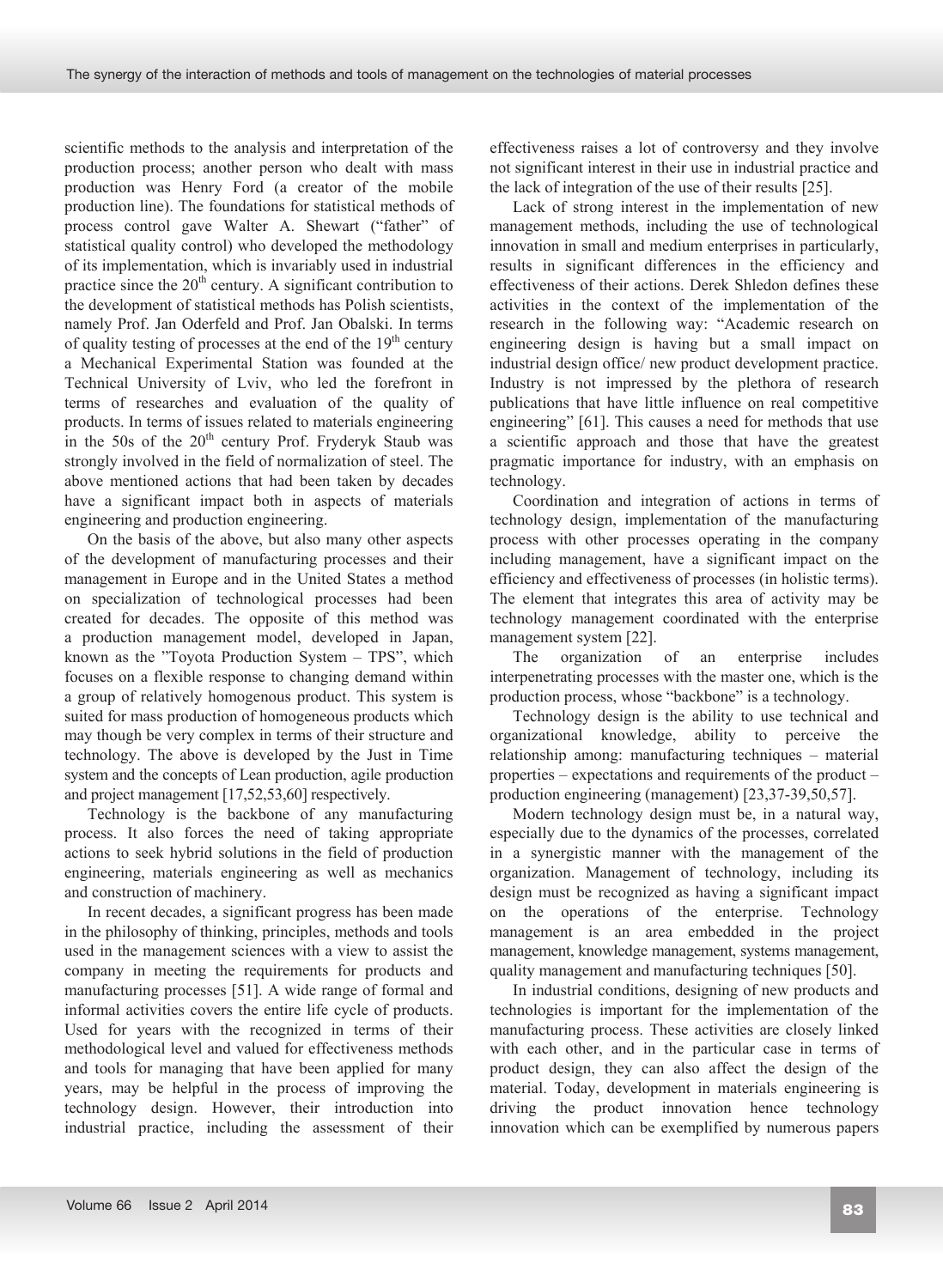presented, for example on nanotubes, halloysite, hybrid materials, manufacturing techniques based on the implementation of complex processes in terms of physics of metals and chemical engineering [40-46].

The issue of technology management including its designing is based on the methods created for many years, management tools and systems approach, as well as methods of computer-aided design technology. Contribution to the analysis of the paper's subject, being the foundation of consideration of this subject adopted by the author and a complementary part thereof, are the results of analysis, studies and findings resulting from their implementation in the following areas:

- **system management:** the issue regarding the standards of management, their dynamic development and implementation into the industrial practice, including new emerging standards, methodologically based on the prototype of the management standards (family of ISO 9001 standards) but covering new areas, as well as increasing their specialization was included in the papers [1-4,11,12,16,18,19,22]. They relate in particular to the issues of specialization of management systems in the area of heat treatment processes. A part of the results of researches and analyses had practical application and the problem concerning the scope and details of management systems was named by the author as an "hourglass dilemma" in the management. The description of this issue is given in the works [4,22];
- x **analysis of values in the manufacturing processes:**  creation of the value in the production process and its analysis is an important issue not only theoretical but also practical in order to answer the question of effectiveness of both manufacturing technologies and organizational systems being applied. Works made by the author in this regard, confirm the significant impact of technology on the efficiency of the manufacturing processes and the research findings associated there with are shown in the works [5-8,17,22];
- **methods and tools of quality management:** the use of methods and tools of quality management in the production processes has certain reputation hence their direct association with the ability of application to technology management shows the values they bring, the results of researches on the application of methods and tools of quality management that are presented in the works [1,9,14-16,20,22] relate to demonstration of the potential impact of the methods and tools in a production process system control. Part of the test results has been implemented into industrial practice;
- statistics in production management: statistical test methods have special application in the field of

production process control, the results of their application in manufacturing processes, and in particular concerning the design of the assembly process [14], or control the machining process [15] had practical application;

- computer software tools: computer-aided tools that are helpful, in particular, in the processes of designing of both the products and processes, have their recognized position. A special kind of tools for computer-aided design concerns the scope of aided design processes. An example of a practical solution of this problem in the design of heat treatment processes is given in the following works of the author [13,19,21,22]. Works on the development of the software are still in progress;
- x **examination of the materials quality:** analysing the topics of quality in production processes, an area associated with the methodology of material researches cannot be overlooked. Also in this respect, the discussed subjects were presented by the author in [10-12,22], in particular focusing on the systematic of defects in the processes of heat treatment and diagnosis of their causes.

The usefulness of these tools is not subject to valuation, however many factors influence the effectiveness and efficiency of their impact on the structure of enterprises. The most important are:

**in terms of the use of methods and tools of quality management in production, including technology:**

- increase of the ability to adapt in the conditions of external variability;
- increase of the capacity to reduce the internal variability;
- continuous improvement of products and production under the control of production and benchmarking studies of both the products and manufacturing processes, including technology;
- $\bullet$  the results of works of task groups ("quality circles"), acting in terms of design methodology;
- increasing the speed of response to market needs, including diagnosis of the directions of development of products and technologies;
- minimizing the manufacturing costs and optimizing the product quality as an action resulting from the application of appropriate management methods and tools;
- shortening the production time as a result of the implementation of modern management methods;

**in terms of the use of management systems in production, including technology:** 

increase of the adaptive capacity, in particular in the context of process management;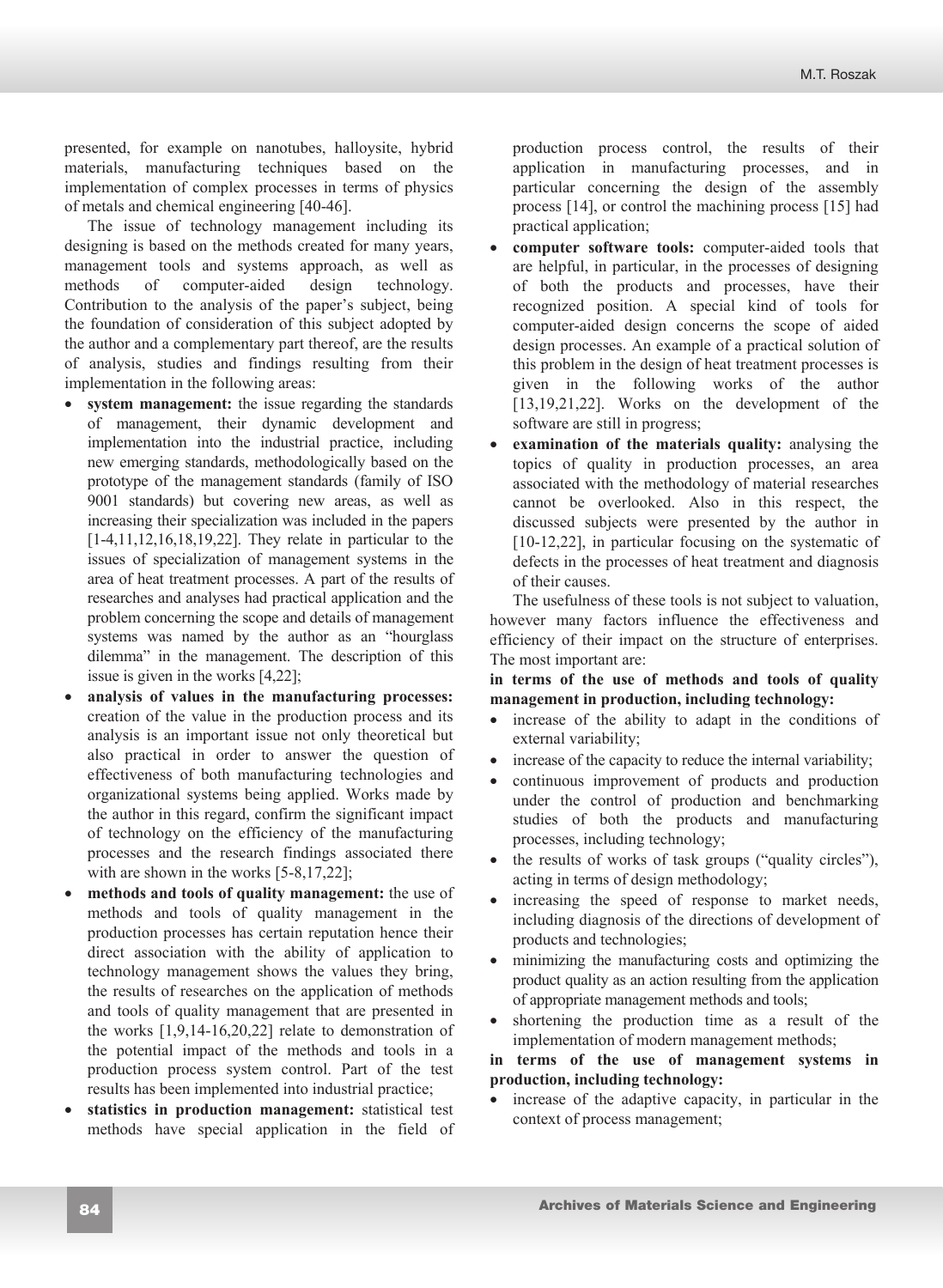- continuous improvement of products and production to ensure the fulfilment of the emerging requirements not only in terms of law;
- cooperation with suppliers within an enlarged perspective of the processes – the production chains;
- organization of the production process/enterprise, designed to increase their effectiveness and efficiency;
- $\bullet$  task groups ("quality circles") as a sign of commitment and concern of employees in the improvement of processes and products;
- development of appropriate distribution channels at the process input and output, increasing the response time to market needs;
- reduction of the production costs and improvement of the product quality by meeting the requirements of management systems in a formal way and taking care of the improvement of management methods as tools having a direct impact on the production process and technology;

#### **in terms of internal and external factors influencing the potential of enterprises in the context of technology:**

- employee's involvement/knowledge level (training, skills, competences);
- ability/adaptability in the field of the used know-how, knowledge management;
- continuous improvement of products and production, as a process of continuous modifications responsive to changes of customers' expectations;
- examination of market competition in terms of products and processes, the use of knowledge such as ongoing foresights;
- cooperation with suppliers, as well as cooperation in terms of joint creation of technology in the whole chain of production;
- the cost and quality of the product, manufacturing time regarded as the main indicators of the condition of companies.

# **3. The complexity of the problem and**  3. The complexity of the problem **its analysis** and its analysis

The present paper as well as the results of numerous studies [1-20,22] relate to the problems of the issues correlating the impact of management sciences and materials science.

A paradigm of interpenetration of sciences and the search for synergies resulting from their merger is today a main direction of researches and constitutes a transition from mono-discipline sciences to the search and

identification of the impact in the spino-disciplinary areas. It is also a requirement of engineering practice and a response to the industrial needs.

The present paper is an attempt to find the answer by presenting the example of developed methodology of technology management focused on usability in industrial practice in terms of its implementation.

The obtained results indicate significant problems in terms of management and the related demand for methods of designing and implementation of the product, including the implementation of the technology design process and technical and economic difficulties of the manufacturing process [60].

Technology is a special type of procedure, which is the result of the design process that depends on a number of criteria. In the present circumstances, two basic methods of designing can be distinguished:

- prescriptive methods (algorithmic, procedural),
- descriptive methods (cognitive, behavioural).

Prescriptive methods for operational purposes must take the highly specialized form, which means that they lose the value of generality. "Soft" methods are advantageous as tools of significant usefulness in problematic situations.

The aim of the studies is therefore to design methodology having a significant and objective use in real problematic situations oriented to the use of sources of knowledge, broadening experience and an effective and efficient problem solving methods.

The problems which are encountered in terms of technology design and thus result in forming the technology management paradigms apply to [23,26,29,31,33-36,39]:

- duration of the project (which is nowadays expected to be shortened to a minimum since it also influences the business advantage of an enterprises),
- lack of procedural approach to debugging issue at the design stage, including such activities as projects evaluation,
- lack of projects improvement as a result of feedback of both the results of monitoring analyses and production measurement and of the so-called "customer's voice",
- lack of the shaped system solutions for cooperation between designers and production, including marketing services.

The quality of technology designing has a major impact on the outcome of the production process, hence the attention to the process of technology designing seems to be a source of advantage that allows companies to build their business strategy.

Implementation of management systems in an enterprise based on ISO standards, Technical Specifications – TS,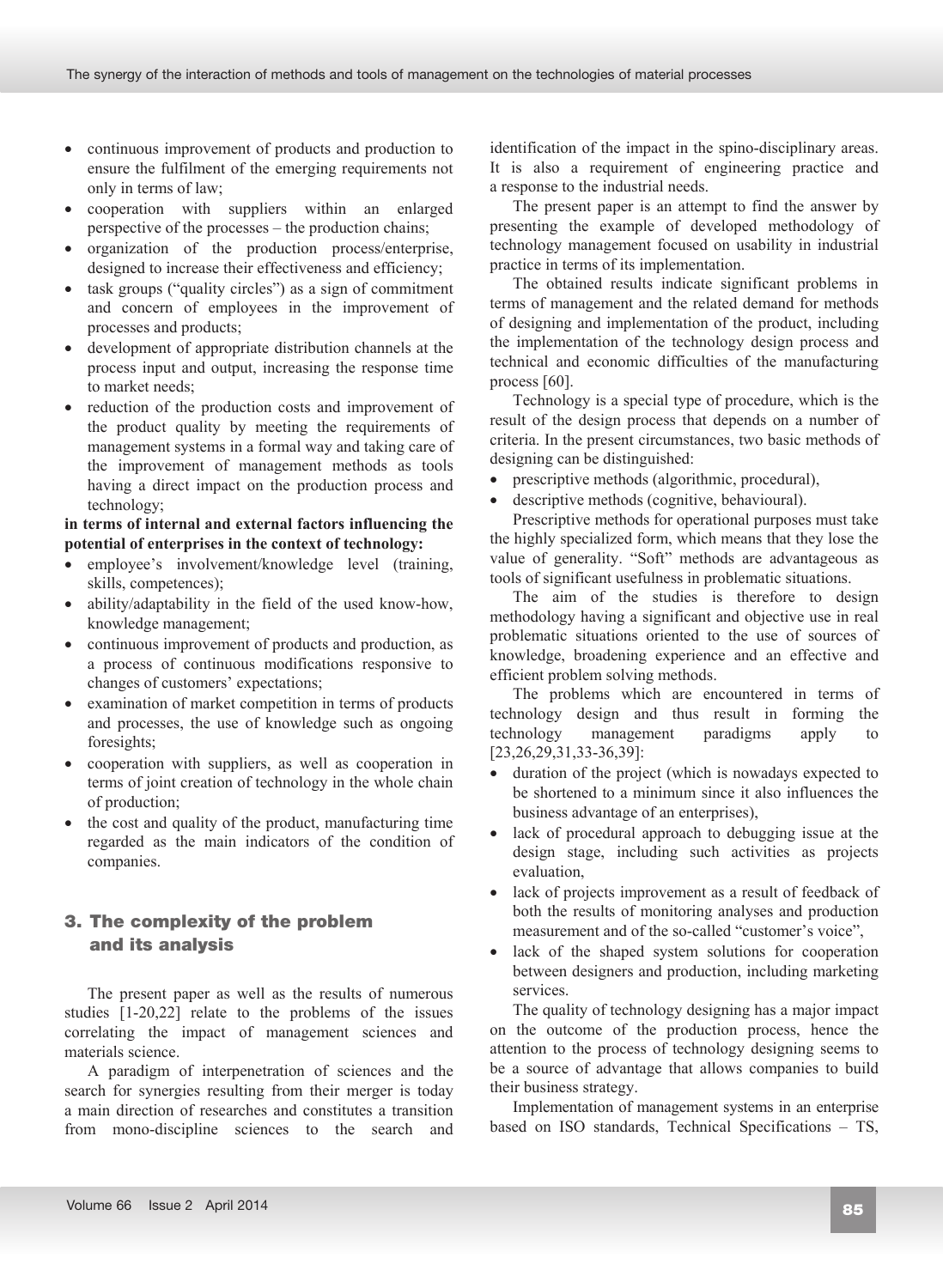Publicly Available Specification – PAS promotes the use of different solutions for the manufacturing process. Although a direct reference to technology is not visible therein, but correct interpretation of these requirements allows strong correlation in this regard. Nowadays, the requirements given in a factory Production Control Standard are most corresponding in this regard.

The scope of activities relating to technology designing is very rich nowadays and concerns [48,49,51,54-56,58-60]:

- prototype researches,
- value analysis, benchmarking,
- projects evaluation,
- R&D, patents,
- statistical process control (SPC),
- analysis of production costs combined with material selection,
- computer simulation methods,
- analysis methods of customers' needs,
- design for production, concurrent designing,
- planning and dynamic scheduling,
- the use of methods: FMEA and DFA, rapid prototyping, ABC analysis, objectives tree, decision matrix, QFD, DOE, FTA, Taguchi method,
- an approach according to Lean management, Lean production methodology,
- $\bullet$  Kaizen methodology,

all of the above mentioned activities are a part of the issue of technology management and constitute a factor shaping the market success of an enterprise – Figure 1.



Fig. 1. Relations of strategies, processes and structure as the foundations of technology management

However, the impact of technology management on the business success of an enterprise cannot be clearly identified. It depends on the synergistic interaction of many organizational factors and development of manufacturing and materials engineering.

The goal of methods used in the technology management is to determine the optimal use of the material, the optimal form of a construction, the optimal technology, which should be directly translated into the business goals of the enterprise.

The modern conception of the manufacturing process must be based on the search for the influence synergy of an approach based on processing of material objects, as well as through the perspective of broadly defined management actions – Figure 2.



Fig. 2. Model of interactions in terms of technology of material processes

# **4. Risk in technology assessment as a**  4. Risk in technology assessment **way to measure the impact of**  as a way to measure the impact of management on technologies **materials processes** of materials processes

An issue of technology management and development of methodology in this regard is related to the achievement of the overriding objective being set – an increase of efficiency of the organization of production processes.

A methodology of technology management has been developed for technology management methodology determined in such a way – Figure 3.

The developed methodology is based on a combination of the two major issues of the modern approach to production processes: innovation and management. The proposed technology management methodology is based on carried out analysis and research on issues of evaluation of requirements for the management standards and their impact on modern manufacturing processes, the quality assurance issues in manufacturing processes, quality control issues in manufacturing processes, which have been shown in details in [22].

The developed technology management methodology is based on the systems management requirements operating in real terms as well as on the methods and tools of quality management.

Technology management methodology is based on using the developed original concepts [22]:

- Technology Risk Analysis.
- Analysis of Technology Critical Areas,
- Analysis of Technological Process Documentation.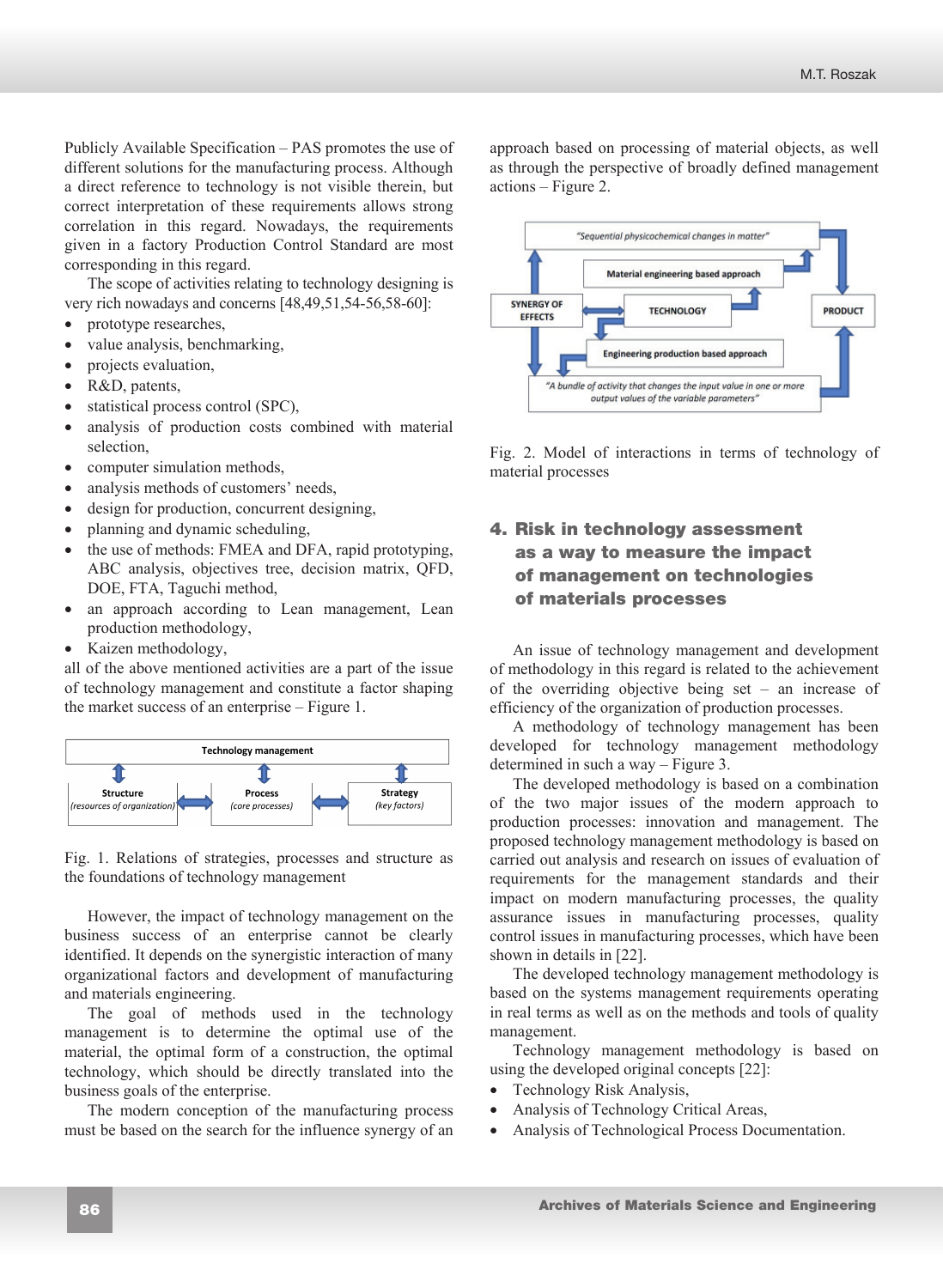

Fig. 3. Methodology of technology management [22] (symbols: A, B, C – level of technology risk, level of technology criticality)

The proposed technology management methodology is applied to:

- for newly designed technological processes,
- for technological processes modified in terms of the structure of operation, types of machinery and equipment, execution parameters of operations, customer requirements, supplier requirements, procedures and internal guidelines, legal and system requirements, control system, methods of research.

In terms of implementation of the management technology the enterprises should take the following actions:

- first stage: formulate a strategy for technology management, establish the criteria and objectives including details on the scope and values proposed in the various concepts of technology management methodology, establish a procedure for technology management,
- second stage: carry out an analysis of technological processes based on the proposed methodology,
- third stage: evaluate the results obtained in terms of technology management,
- fourth stage: analyse and verify the applicable technical documentation, archiving methods and the use of information resources on processes, the applied quality management methods,
- fifth stage: carry out an audit in terms of the technological process(-s) management and take improvement actions.

The suitability of the proposed technology management model in terms of practical application significantly is determined by an individual approach and the method of implementation in a given enterprise. Limitations associated with the use of the developed technology management methodology concern [22]:

- the technology risk assessment issues methods of determination of the function criteria (unless modified) and definition of ranges for particular levels of technology risk;
- the issues of evaluation of critical areas of technology methods of determination for each level of technology criticality of the scope of methods and tools of quality management applied in practice in an enterprise. Such assignment may be based on general assumptions for the whole enterprise, but also can be preceded by an analysis and conclusions for each technology separately. The solution to this problem should be determined in technology management procedure. The mode and method of verification of the applied methods and tools, particularly at the "B" and "A" level of technology criticality should be also defined to confirm the validity of their application;
- the issues of technological documentation management – methods of determination of the structure of documents used in an enterprise in a multifaceted range preceded by a detailed analysis of the requirements, including the introduced changes. The method of validation and verification of documents with regard to the status of their validity resulting from the analysis must be also determined.

Reliability of performance of analyses in accordance with the model proposed in the technology management methodology should allow to obtain high efficiency in terms of technology management in particular in terms of the adequacy of the applied methods and tools of quality management and the scope of applicable documentation and to reduce the risks associated with the applied technology.

The placement of technology management in quality management system is related to the development of technology management procedures the scope of which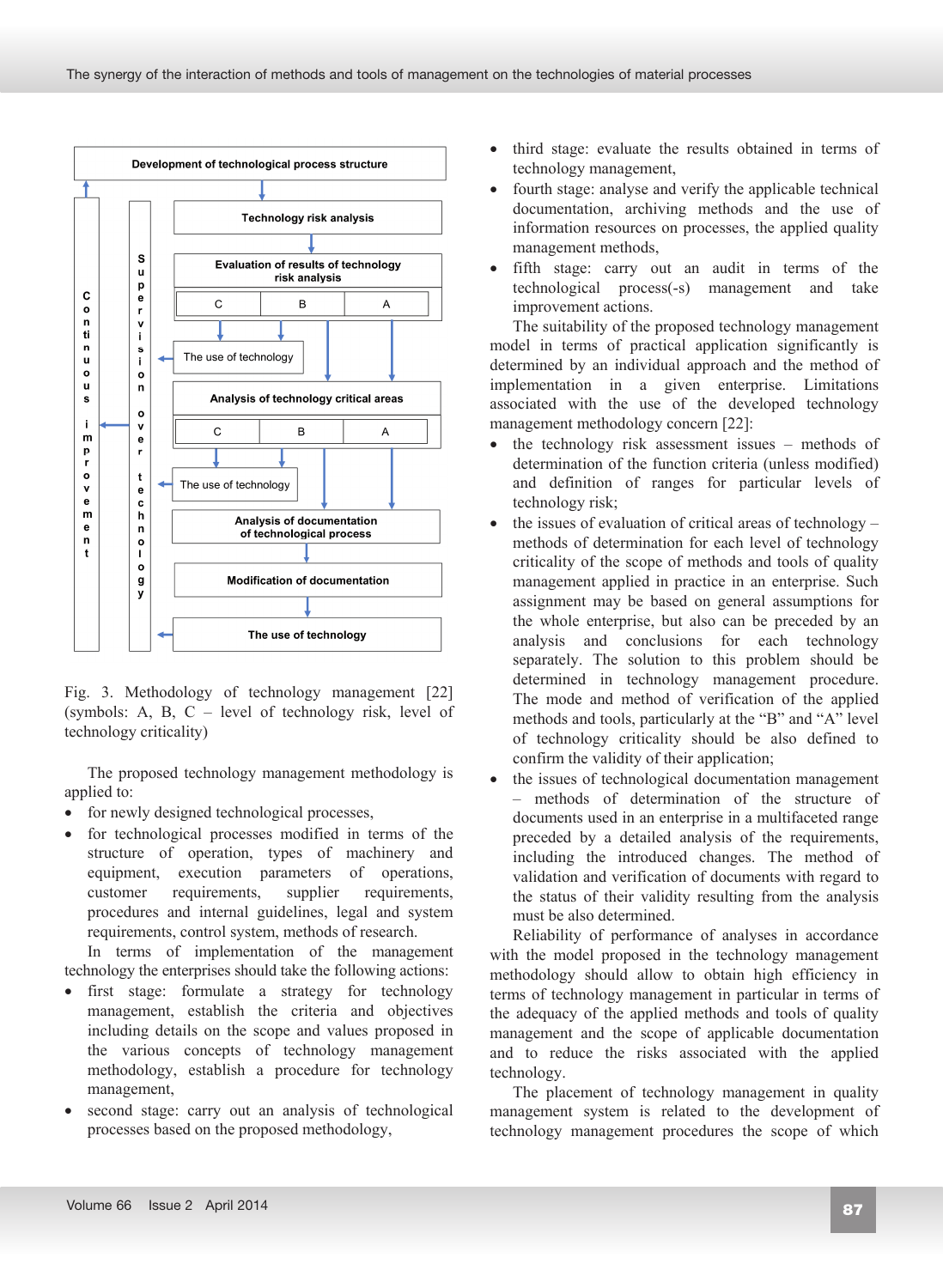shall include the required individualized issues presented above, constitutes a restriction related to the full implementation of the presented methodology to practice.

The dynamics of development in creation of new technologies, shortening their life cycle, and therefore the products life cycle must be based on properly planned and implemented strategies for the technology management. This defines the importance of technology management issues undertaken in the present paper as an aspect complementary to the objectives of designing of manufacturing processes and organization management. Having a technology that is considered as a component creating a competitive advantage is equally important to adequate management thereof in order to achieve the assumed indicators of effectiveness and efficiency for the technology being assumed.

In the context of the carried out analyses and developed technology management model, a general model of technology management as a subsystem of the quality management has been presented in the Figure 4 below.



Fig. 4. Technology management as a subsystem of quality management [22]

The concept of technology management that has been presented in this paper allows, in a pragmatic way, to focus on technological processes however not in isolation from the real conditions and the related restrictions. Systematic monitoring and supervision of the applied technologies allows elimination of all possible disturbing symptoms affecting both the micro-and macro-economic scale of enterprises.

The technology underpinning the creation of an added value must itself be subject to variability analysis processes including in particular the tendency to evolve changes thereof in essential range of formation of the desired quality of the products. This should be by all means considered as the system action, hence resulting in a need to regulate the system approach in this regard.

Technology management concept focuses on the production process and in particular on its essential part concerning the objectivity of the process – technology, which is the foundation of the search for the advantage in terms of competitiveness.

The studies on literature and researches in the field of enterprises implementing the manufacturing processes indicate the need for exploration of the issues discussed in this paper, and thus it seems desirable to develop scientific recommendations for the practical implementation of issues of technology management in manufacturing enterprises.

The issue of technology management applies to all enterprises, here in the context of the solutions proposed in the paper, and is in particular dedicated to small and medium-sized enterprises, since these organizations have limited resources to create fully personalized and modern R&D centres. A pragmatic approach to the implementation and execution of technology management in the field of methodology of technology management in organizations belonging to the so-called group of small and mediumsized enterprises, which has been presented in this paper, is able to increase both their effectiveness and efficiency of the carried out processes.

# **5. Summary** 5. Summary

The methodology of technology management and its implementation in industrial practice is a bridge connecting the aspects of material technology engineering with aspects of management.

Implementation of the process approach in enterprises that has been postulated since 2000 and based on improvement and innovations is one of the main premises for the modern creation of the enterprise strategy. Innovation in technology is using the potential gap in the operation of processes and the improvement is focused on increasing the functionality of the processes being carried out.

The proposed methodology indicates an important and relevant issue of equal treatment of the operational strategy of the company's activity and its long-term business strategy, there also in the issue of establishing the priorities for technology.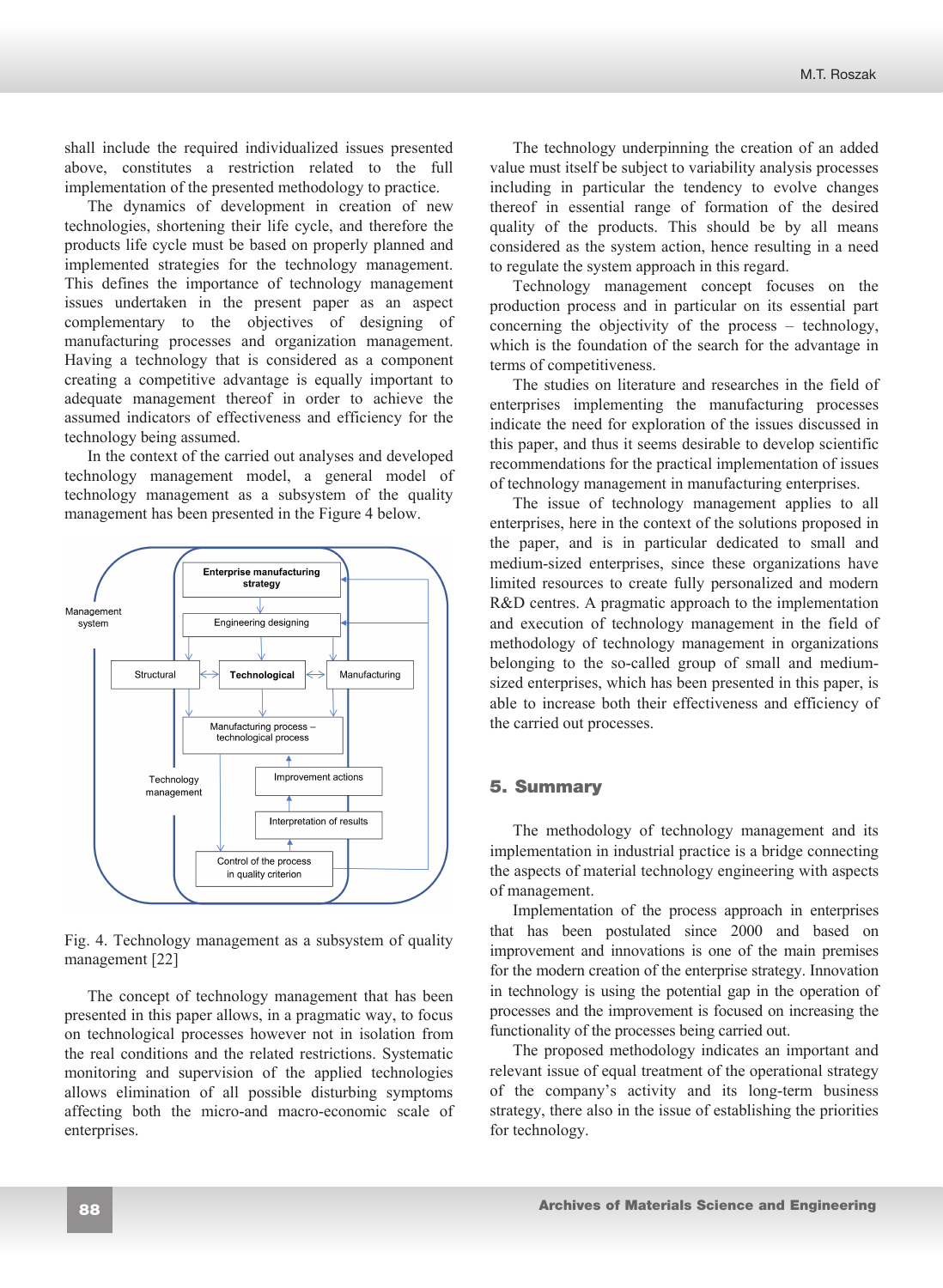The methodology developed in today's conditions of manufacturing enterprises will not affect the disruption of the process since its implementation should be the result of determining the appropriate procedures that take full advantage of the synergistic system of the subjective use of technical, material and management resources.

It should be noted that the proposed methodology of technology management is based on object-neutral approach and its practical implementation into the industrial practice will provide a thought-out structure of operational activities within the scope of a specific framework methodology of technology management using, to a significant extent, methods and tools and management systems with significant influence on the development of enterprise technology in the course of continuous evolutionary changes. A significant contribution in the field of materials science is the implementation of problemdependent methods and tools in the field of management sciences and identifying the significant synergistic interactions. The development of technology management issues is related on the strategic level with the creation of the mechanisms of an increase of implementation of innovative technologies applications oriented researches. Technology is, together with the knowledge, the most profitable product, which is however threatened by a lack or distortion of the mechanisms of commercialization.

In terms of the operational use of the developed methodology of technology management for the evolution of issues in the perspective of the next decade, the following directions and areas for action are expected to be developed and established [22]:

- use of information from the completed projects of technology and creation of centres of technology management mainly in small and medium-sized enterprises in order to create their competitiveness,
- creation of management subsystems designed to create mechanisms for implementation of new technologies along with the search for solutions to standardize the implementation at the stage of their design; it is expected in this regard to create computer-aided building tools allowing simplification of planned and ongoing activities in this area,
- development of integrated methods of technology assessment, in particular in terms of issues concerning their flexibility, variability, similarities and economy,
- implementation of the used and new management methods and tools to enhance the effectiveness of technology management with a high potential of forecasting especially in the area of combining the requirements for product properties and process parameters,
- the use of artificial intelligence methods, including in the field of neural networks and fuzzy logic methods in the design of technological processes in the criterion of the quality of products,
- undertaking actions in the process of implementation of technology management methods and tools aimed at the development of a high level of quality of products through the quality control of technology design, including an approach based on the project management,
- implementation of value-added analysis to evaluate technology as an objective tool of simulation of technology development supporting the technology management and embedded in economics of processes,
- construction in terms of technology management of mechanisms for efficient and effective use of overt and covert knowledge in the designing and enhancement process,
- development and implementation of effective methods and tools for technology documentation management is an integral part of the constructed centres of knowledge,
- creation of managerial awareness and practical methods of knowledge application in the field of technology management as a complementary range of skills of the modern technologist,
- intensification of the use of concurrent engineering formula in technology management, including implementation of quality management methods and tools for the evaluation, verification and validation of the proposed processes and products,
- development of legal protection issues in the aspects of practical applications in the field of technology management mechanisms applied in enterprises,
- creation of an integrated technology management based on multi-faceted requirements concerning responsibility for sustainable development, safety at work and social responsibility,
- improvement of methods of organizational approach to technology management including the areas of technology mapping,
- development and use of technological foresight methods, as recently recognized method of development forecasting,
- creation and participation in technology transfer networks including the area for searching the synergistic solutions of technologies,
- x search for correlations and determination of methodology for the impact of the strategy of the planned product aging (planned obsolescence) on the management of technology,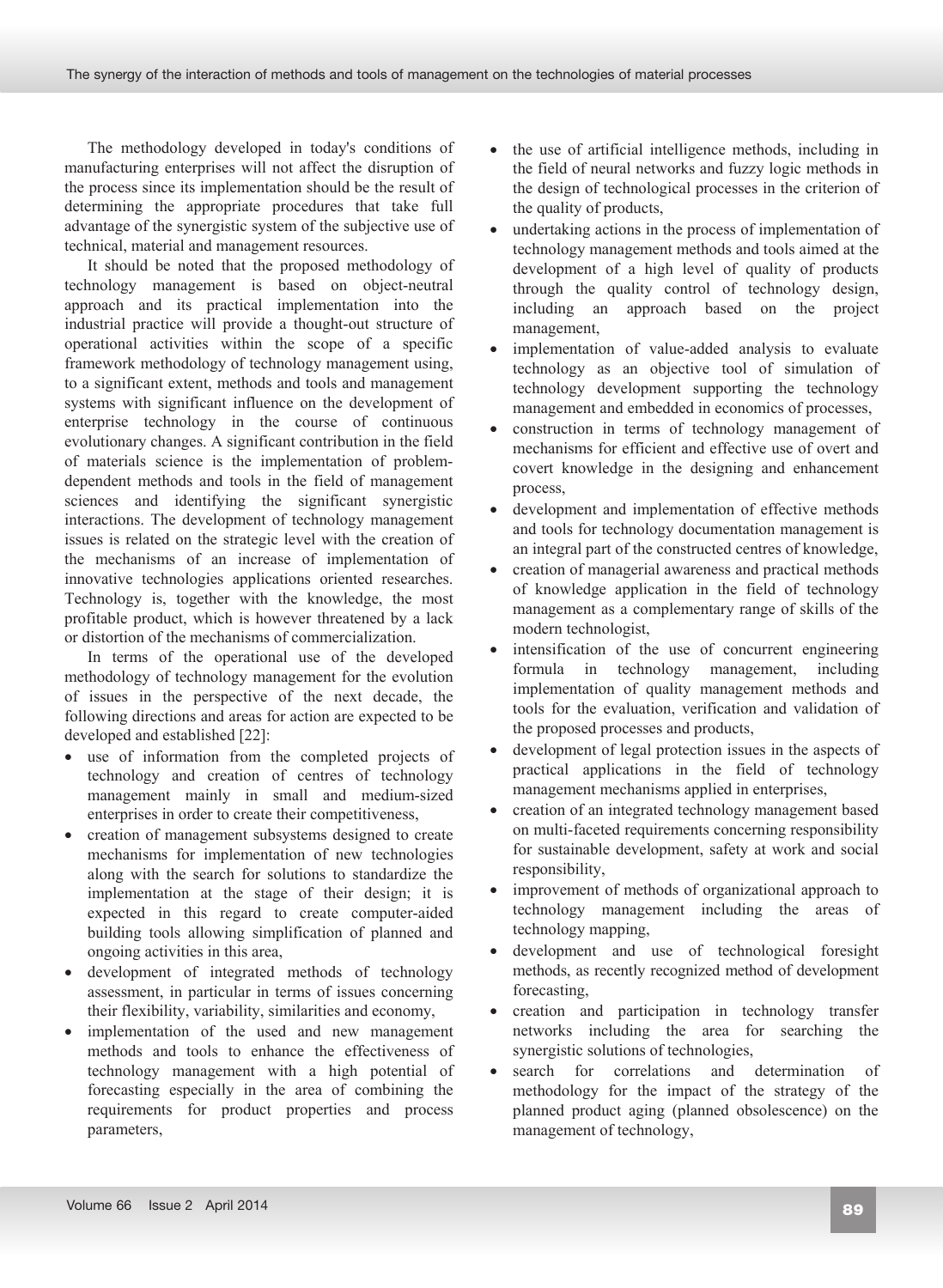• use of technology management as a tool for activity development and business initiative in terms of resource management, including direct impacts on the structure, as shown in the paper, of material manufacturing processes.

# **Bibliography** Bibliography

- [1] M. Roszak, Comprehensive management of technology in organizations maturity conditions in the area of management and technology, Monograph, E. Skrzypek (ed), University of Maria Curie-Sklodowska, Lublin, 2013 107-120 (in Polish).
- [2] M. Roszak, Determinants of production process management, Monograph E. Skrzypek (ed.), Intangible resources as a tool for improvement of the organization, University of Maria Curie-Sklodowska, Lublin, 2011, 407-424 (in Polish).
- [3] M. Roszak, The modernity in management processes, Monograph, E. Skrzypek (ed.), Business Ethics, University of Maria Curie-Sklodowska, Lublin, 2010, 369-375 (in Polish).
- [4] M. Roszak, Integration of management systems theory and practice, Monograph, E. Skrzypek (ed.), Integrated Management in Services, University of Maria Curie-Sklodowska, Lublin, 2012, 179-197 (in Polish).
- [5] M. Roszak, S. Tkaczyk, Chosen aspects of evaluation of productive processes on the example of productive chains of sections type V29, Journal of Material Processing Technology 162/163 (2005) 770-776.
- [6] M. Roszak, Methodology of evaluation of value created in the productive processes, Journal of Achievements in Materials and Manufacturing Engineering 31/2 (2008) 810-815.
- [7] M. Roszak, Chosen aspects of evaluation of productive processes on the example of productive chains of gear, Journal of Achievements in Materials and Manufacturing Engineering 14 (2006) 184-189.
- [8] M. Roszak, D. Szewieczek, Application of value analysis in processes of cog-wheels production, Journal of Achievements Materials and Manufacturing Engineering 20 (2007) 559-562.
- [9] T. Karkoszka, M Roszak, Quality and environmental aspects in the technological process management, Proceedings of the Polish Conference on Projecting and Managing of the Realization of the Production. Chosen subjects, Zielona Góra, 2005, 63-68 (in Polish).
- [10] M. Roszak, Ensuring quality in the processes of hardening, Proceedings of the  $17<sup>th</sup>$  International

Scientific Conference "Contemporary Achievements in Mechanics, Manufacturing and Materials Science" CAM3S'2011, Gliwice-Wrocáaw, 2011, 78 (in Polish).

- [11] D. Szewieczek, M. Roszak, Ł. Krzemiński, Application requirements of the CQI-9 in heat treatment process, Proceedings of the  $17<sup>th</sup>$ International Scientific Conference "Contemporary Achievements in Mechanics, Manufacturing and Materials Science" CAM3S'2011, Gliwice-Wrocáaw, 2011, 83 (in Polish).
- [12] M. Roszak, Ł. Krzemiński, Quality management in heat treatment process, Archives of Materials Science and Engineering 61/1 (2013) 30-37.
- [13] M. Roszak, M. Czopek, Computer aided design of heat treatment processes, Proceedings of the 18<sup>th</sup> International Scientific Conference "Contemporary Achievements in Mechanics, Manufacturing and Materials Science" CAM3S'2012, Gliwice-Ustroń, 2012, 83 (in Polish).
- [14] D. Szewieczek, M. Roszak, D. Helizanowicz, Methodology of the quality management in the productive process, Journal of Achievements in Materials and Manufacturing Engineering 30/1 (2008) 87-94.
- [15] M. Roszak. Assessment of the quality capability of processes, Mechanics and Informatics, Proceedings of the VIII Ukrainian-Polish Conference of Young Scientists, Chmielnicki, Ukraine, 2011, 199-200.
- [16] M. Roszak, The quality plan-an effective tool of the quality assurance, Monograph Interdisciplinary Integration of Science in Technology, Education and Economy, Khmelnytsky National University, Issue 2, Jaremche, Ukraine, 2013, 617-627.
- [17] D. Szewieczek, S. Tkaczyk, M. Roszak, Manufacturing technology element shaping the enterprise value of the production, Proceedings of the VI International Scientific Conference "The influence of intangible assets for goodwill", Lublin, 2003, 97-109 (in Polish).
- [18] S. Tkaczyk, M. Roszak, Management of the organization in terms of the activities of engineering, Conference Materials "Management oriented design organization" E. Skrzypek (ed.), Lublin, 2004, 75-79 (in Polish).
- [19] M. Roszak, M. Nigot, Knowledge and competitiveness of enterprises, Science Conference Materials "Quality in the context of globalization" E. Skrzypek (ed.), Lublin, 2005, 169-173.
- [20] M. Roszak, W. Pakieáa, M. Dudek-Burlikowska, T. Tański, Technology management and fishbone diagrams analysis, Proceedings of the  $19<sup>th</sup>$  International Seminar of PHD Students, Żilina-Terchowa, Slowakia, (in print) .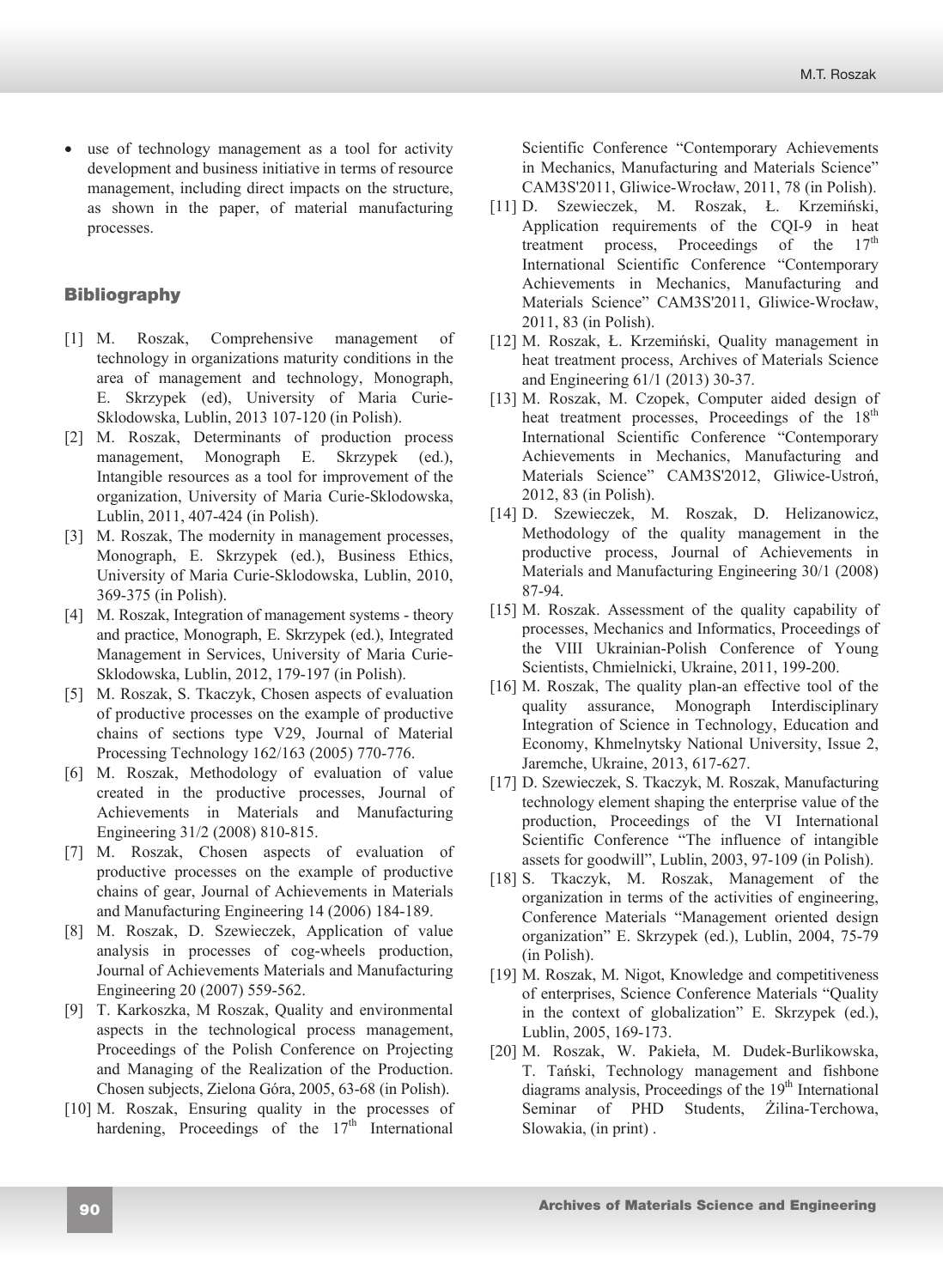- [21] D. Szewieczek, T. Karkoszka, B. Krupińska, M. Roszak, Introduction to the design of process heat treatment of metals and alloys, Technical University of Silesia Press, Gliwice, 2009 (in Polish).
- [22] M. Roszak, Technology management, Open Access Library 9(27) (2013) 1-130 (in Polish).
- [23] C.S. Araujo, H. Neto Benedetto, A.C. Campello, F.M. Segre, I.C. Wright, The utilization of product development methods, A Survey of United Kingdom Industry, Journal of Engineering Design 7 (1996) 265-277.
- [24] M. Cantamessa, Design Best practices, capabilities and performance, Journal of Engineering Design 10 (1999) 301-304.
- [25] S. Tkaczyk, M. Dudek, The development of test methods and quality assessment in Poland – in relation to the methods used in the EU, in: Changing the company in a changing Europe politically, T. Wawak (ed.), Jagiellonian University, Cracow, 1999 (in Polish).
- [26] E.G. Carayannis, Fostering synergies between information technology and managerial and organizational cognition: the role of knowledge management, Technovation 19 (1999) 219-231.
- [27] A. Drejer, The discipline of management of technology, based on considerations related to technology. Technovation 17 (1997) 253-265.
- [28] J.T. Fernandez-Breis, R. Martinez-Bejar, A cooperative tool for facilitating knowledge management, Expert Systems with Applications 18 (2000) 315-330.
- [29] H.C.W. Lau, S.K. Tso, J.K.L. Ho, Development of an intelligent task management system in a manufacturing information network, Expert Systems with Applications 15 (1998) 165-179.
- [30] O. Maimon, A. Dayagi, Nesting planning based on production priorities and technological efficiency, European Journal of Operational Research 80 (1995) 121-129.
- [31] M.W. Pretorius, G. Wet, A model for the assessment of new technology for the manufacturing enterprise, Technovation 20 (2000) 3-10.
- [32] Y. Qin, R. Balendra, Concept of a design support system for form comparison, Journal of Materials Processing Technology 115 (2001) 245-255.
- [33] A.H. Rubenstein, Trends in technology management revisited, IEEE Transaction on Engineering Management 41 (1994) 335-341.
- [34] H. Wang, Technology management in a dual world. International Journal of Technology Management 8 (1993) 108-120.
- [35] ICT Information and communication technology, Work program 2013, Publications Office of the

European Union, European Commission, Luxembourg, 2012.

- [36] R.A. Burgelman, C.M. Christensen, S.C. Wheelwright, Strategic Management of Technology and Innovation, McGraw-Hill, New York, 2004.
- [37] L. Sobolak, Competitiveness of enterprises in globalization in the changing environment, in: "Methods of achieving excellence in the organization in terms of environment variation", Volume 2, E. Skrzypek (ed.), Lublin, 2006, 477-482 (in Polish).
- [38] J. Łunarski, D. Stadnicka, Evaluate the level of competitiveness of the technology used, Technology and Automation Mounting 2/3 (2007) 25-29 (in Polish).
- [39] UNIDO/ICS, Training Manual: Management of Technology, Warszawa, 2001 (in Polish).
- [40] L.A. Dobrzański, B. Tomiczek, M. Adamiak, K. Gołombek, Mechanically milled aluminium matrix composites reinforced with halloysite nanotubes, Journal of Achievements Materials and Manufacturing Engineering 55/2 (2012) 654-660.
- [41] P. Sakiewicz, R. Nowosielski, W. Pilarczyk, K. Gołombek, M. Lutyński, Selected properties of the halloysite as a component of Geosynthetic Clay Liners (GCL), Journal of Achievements in Materials and Manufacturing Engineering 48/2 (2011) 177-191.
- [42] L.A. Dobrzański, M. Pawlyta, A. Krztoń, B. Liszka, K. Labisz, Synthesis and characterization of carbon nanotubes decorated with platinum nanoparticles, Journal of Achievements in Materials and Manufacturing Engineering 39/2 (2010) 184-189.
- [43] L.A. Dobrzański, A. Włodarczyk, M. Adamiak, The structure and properties of PM composite materials based on EN AW-2124 aluminum alloy reinforced with the BN or  $Al_2O_3$  ceramic particles, Journal of Materials Processing Technology 175/1-3 (2006) 186-191.
- [44] L.A. Dobrzański, A. Drygała, Influence of Laser Processing on Polycrystalline Silicon Surface, Materials Science Forum 706-709 (2012) 829-834.
- [45] J. Stabik, M. Chomiak, A. Dybowska, Ł. Suchoń, Graded materials manufacturing with plastics processing technologies, Polymer Processing 17/3 (2011) 221-225 (in Polish).
- [46] J. Weszka, Technology and properties of polyazomethines thin films, Open Access Library 6(24) (2013) 1-80.
- [47] M.A. Karim, A conceptual model for manufacturing performance improvement, Journal of Achievements in Materials and Manufacturing Engineering 35/1 (2009) 87-94.
- [48] C.H. Weiss, Science, technology, international relations, Technology in Society 27 (2005) 259-313.